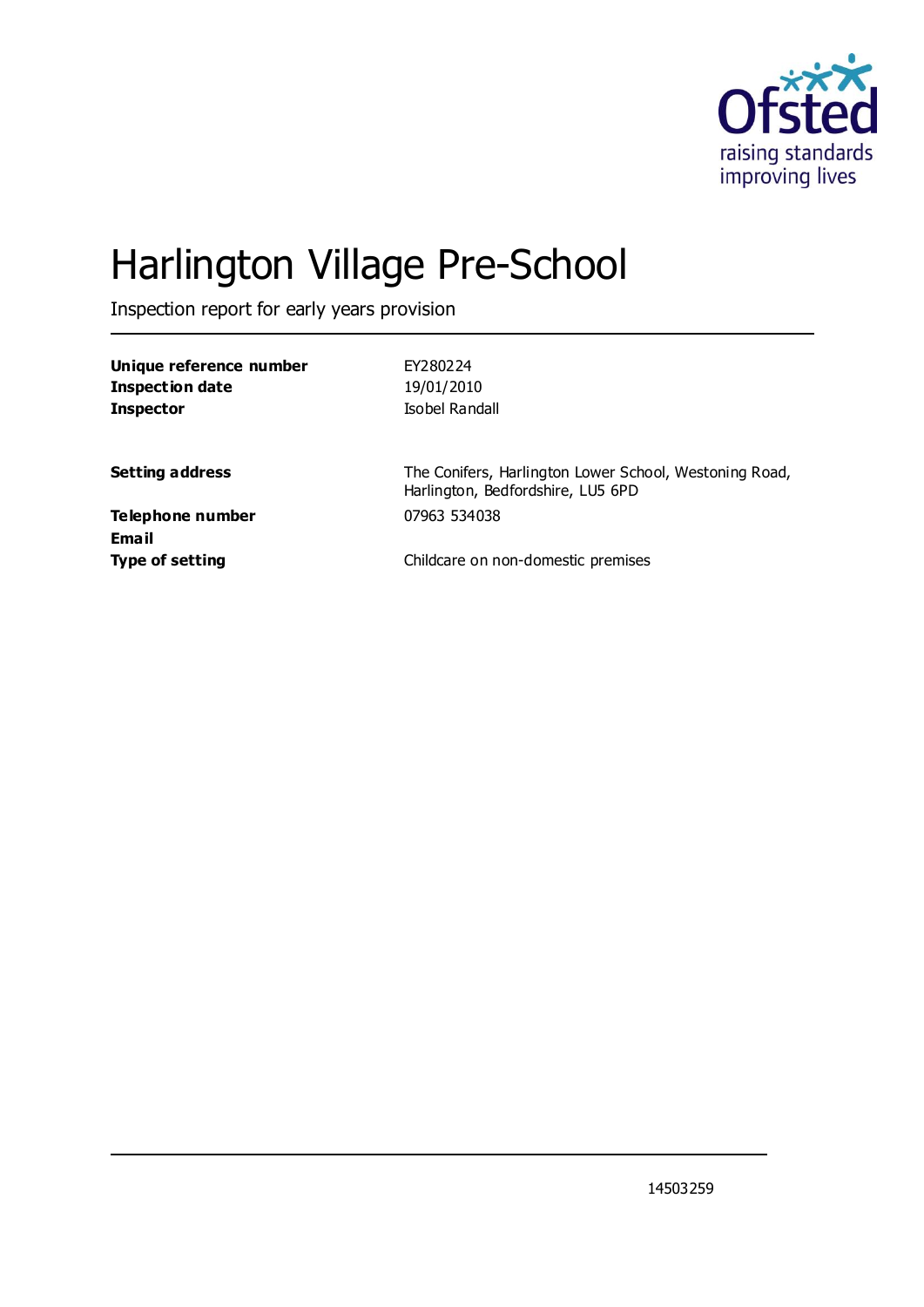The Office for Standards in Education, Children's Services and Skills (Ofsted) regulates and inspects to achieve excellence in the care of children and young people, and in education and skills for learners of all ages. It regulates and inspects childcare and children's social care, and inspects the Children and Family Court Advisory Support Service (Cafcass), schools, colleges, initial teacher training, work-based learning and skills training, adult and community learning, and education and training in prisons and other secure establishments. It rates council children's services, and inspects services for looked after children, safeguarding and child protection.

If you would like a copy of this document in a different format, such as large print or Braille, please telephone 0300 123 1231, or email enquiries@ofsted.gov.uk.

You may copy all or parts of this document for non-commercial educational purposes, as long as you give details of the source and date of publication and do not alter the information in any way.

Royal Exchange Buildings St Ann's Square Manchester M2 7LA

T: 0300 123 1231 Textphone: 0161 618 8524 E: enquiries@ofsted.gov.uk W: [www.ofsted.gov.uk](http://www.ofsted.gov.uk/)

© Crown copyright 2009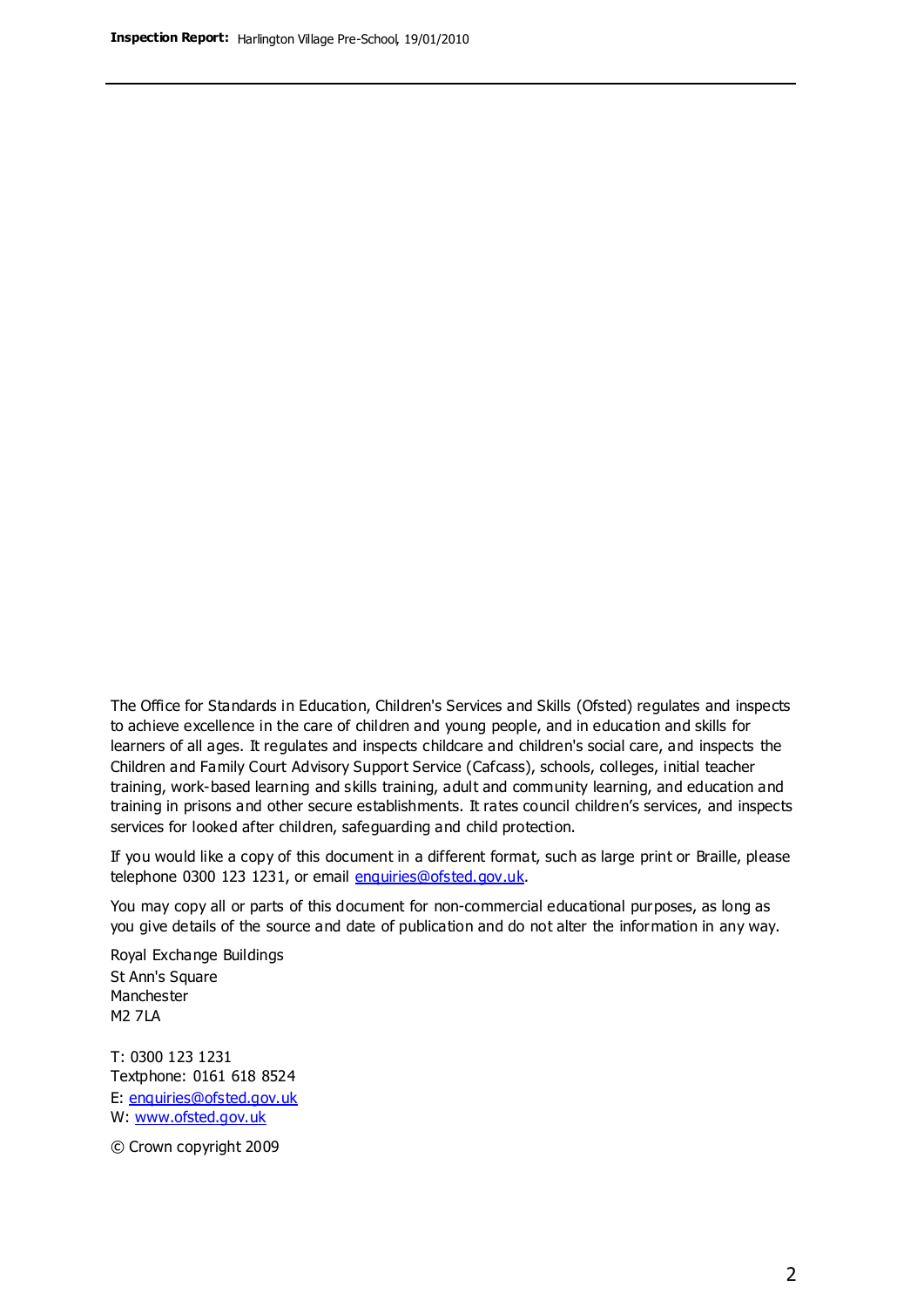### **Introduction**

This inspection was carried out by Ofsted under Sections 49 and 50 of the Childcare Act 2006 on the quality and standards of the registered early years provision. 'Early years provision' refers to provision regulated by Ofsted for children from birth to 31 August following their fifth birthday (the early years age group). The registered person must ensure that this provision complies with the statutory framework for children's learning, development and welfare, known as the *Early* Years Foundation Stage.

The provider must provide a copy of this report to all parents with children at the setting where reasonably practicable. The provider must provide a copy of the report to any other person who asks for one, but may charge a fee for this service (The Childcare (Inspection) Regulations 2008 regulations 9 and 10).

Please see our website for more information about each childcare provider. We publish inspection reports, conditions of registration and details of complaints we receive where we or the provider take action to meet the requirements of registration.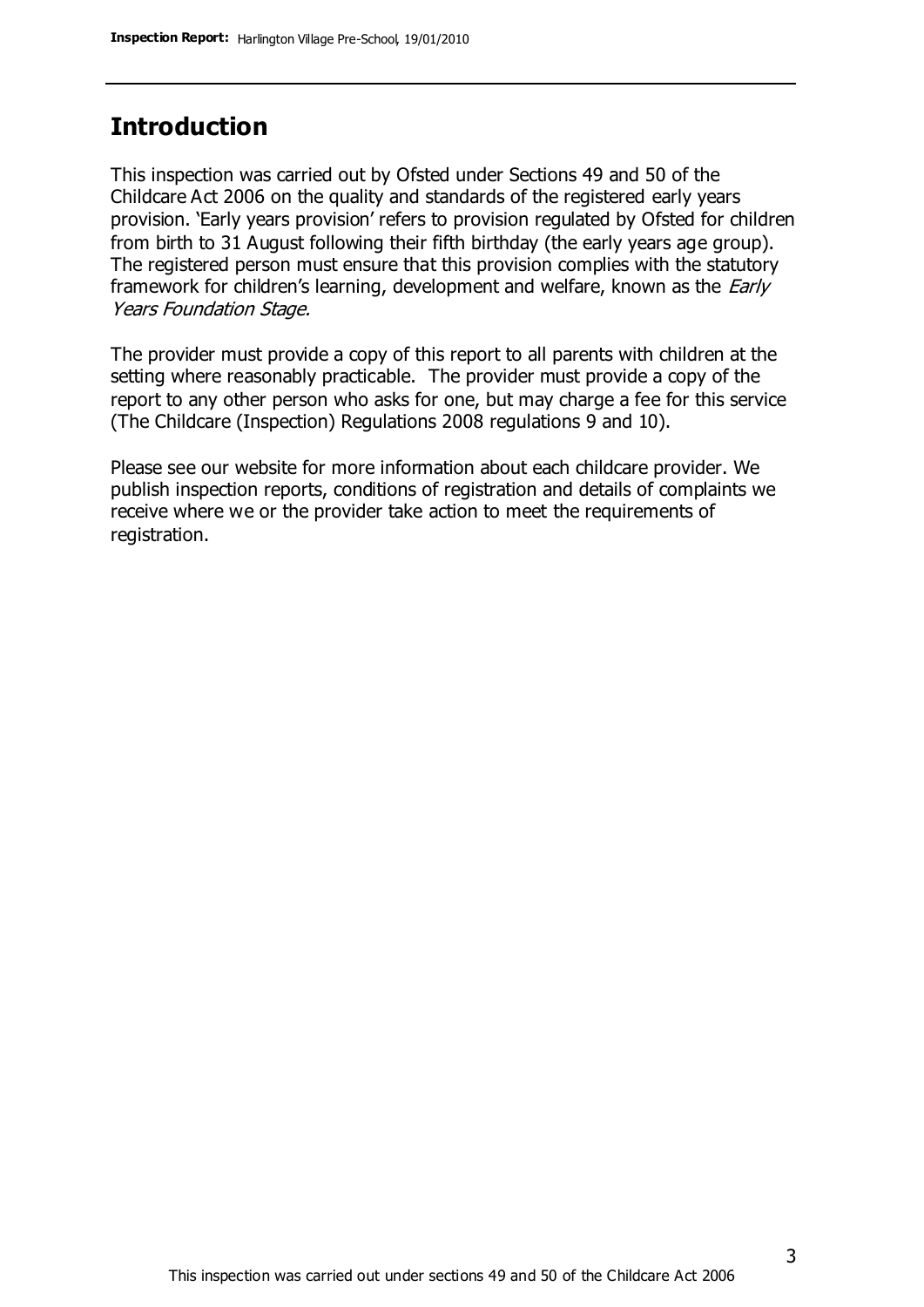# **Description of the setting**

Harlington Village Pre-School is registered on the Early Years Register to provide sessional care for 26 children aged from two to five years. The pre-school is run by a committee of parents, who employ seven staff, six of whom hold appropriate early years qualifications. It opened in 2005 in a self-contained building within the grounds of Harlington Lower School and takes its children from the local area. The setting has good access for both adults and children with disabilities. There are 59 children on roll at present. The group are currently in receipt of funding for 45 children. They provide for children with special educational needs and/or disabilities, of whom there are none at present. No children for whom English is an additional language are currently attending. The pre-school is open every morning during the school term from 09.15am to 11.45pm, mainly for the younger children, and on Monday to Thursday afternoons during school terms from 12.45pm to 3.15pm for older children.

# **The overall effectiveness of the early years provision**

Overall the quality of the provision is good.

The provision at Harlington Village Pre-School meets the needs of children in the early years well. Self-evaluation is thorough, leading to good capacity to improve. The setting is inclusive, promoting the welfare, learning and development of all children.

# **What steps need to be taken to improve provision further?**

To further improve the early years provision the registered person should:

- implement existing plans to ease transition into school by passing on assessment information in standard format
- identify and plan for next steps in children's development

# **The effectiveness of leadership and management of the early years provision**

Good leadership and management enable the pre-school to provide resources and experiences that benefit all of the children. Well managed child protection procedures are the result of thorough training and recognised procedures, with three nominated leaders. Safe recruitment practice ensures that all staff are suitable to work with children. The pre-school does encourage parents to volunteer to help with the children, and many do so. They are well informed about procedures and always work with qualified staff. Risk assessments are thorough and daily safety checks are carried out. All staff have up-to-date and relevant training in first aid for children. The pre-school enjoys a good relationship with the lower school, so that the children visit the school on special occasions, such as for the Christmas concert. School reception staff organise transition visits that help the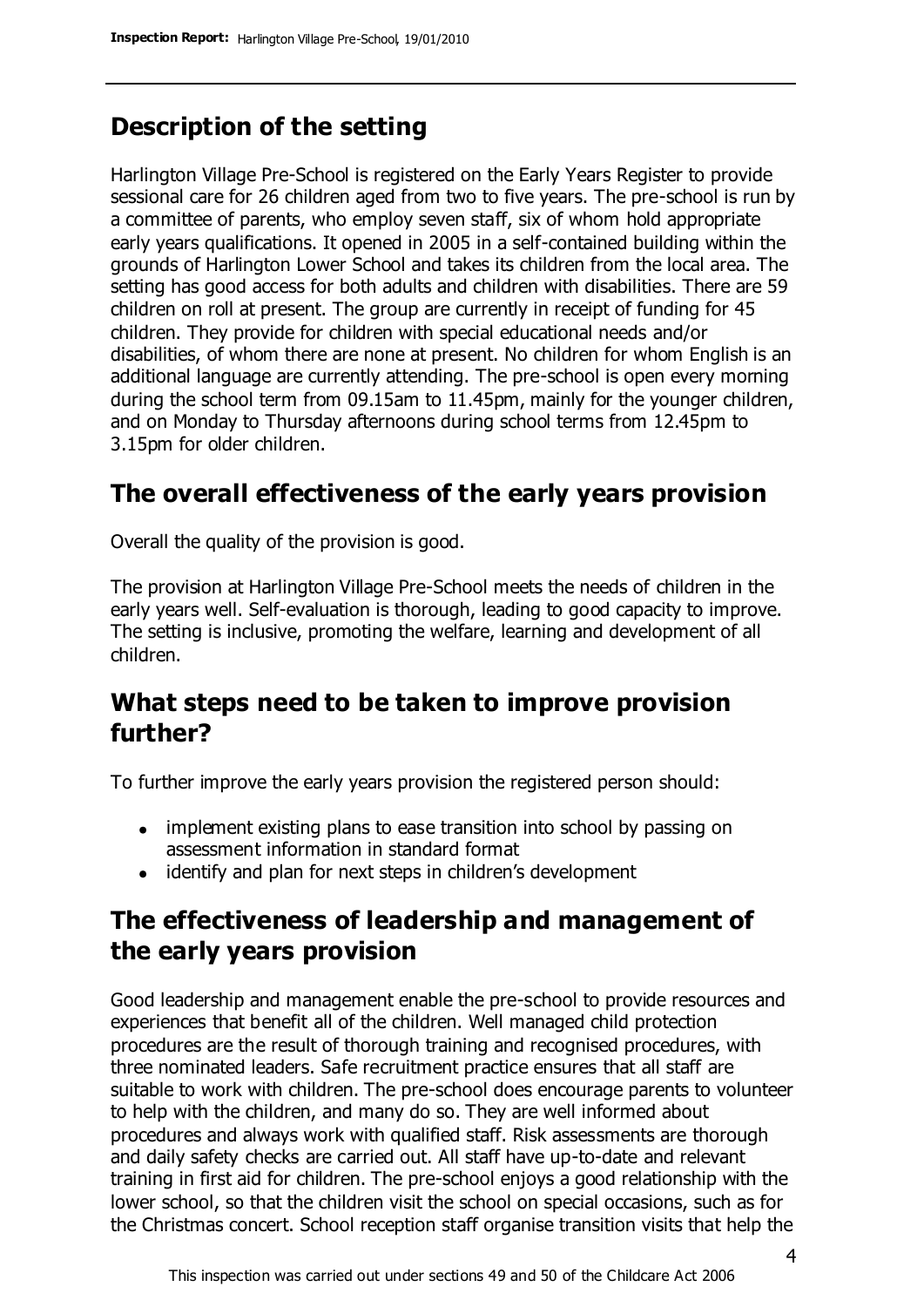children to settle down. Pre-school leaders have begun to send records of children's experiences to the school in addition to giving them to parents, but recognise that these could be more precise in relation to their achievements. Relations with parents are exceptionally strong, as demonstrated by the completely positive response to the annual questionnaire. Parents visiting and helping in the pre-school speak highly of the staff's communication and collaboration with them to support their children's development. They particularly enjoy reading the blue books in which their children's progress is recorded by their key persons, and appreciate seeing their reports on progress and interests at home being used to plan activities for the children. Parents are well informed through induction packs and notices on display about the policies and procedures. The complaints book, available for all to use, is empty. Staff explain that on-going communication addresses potential issues before they come to the point where people would complain.

Parents' views are used through the questionnaire, through meetings and through parental membership of the committee, to plan for improvements to the provision. All of the committee and staff are involved in thorough evaluation of the preschool's effectiveness, in which there is clear evidence of steady improvement. This is informed by on-going training for all staff that has developed their expertise. The pre-school is well equipped both indoors and outside with stimulating resources that hold the children's interest while helping them to develop across all areas. It is well staffed with knowledgeable adults who all know the children well. Although there are no children with special educational needs and/or disabilities at present, staff all learned signing to enable them to work with such children and the pre-school has a trained co-ordinator of special educational needs. At present all of the children speak English as their first language. There is good access to the area for disabled children and adults.

# **The quality and standards of the early years provision and outcomes for children**

Staff are effective in supporting children's welfare. They encourage parents to work with them to settle down the newcomers, who quickly feel at home and join in the play with others. Children enjoy the healthy snack that they often help to prepare, and have good opportunities to take exercise in the outdoor area, using equipment such as slides and tricycles. They quickly learn the need to wash their hands after messy play or going to the toilet, and do so as a matter of course before eating.

The building and outdoor play area are both secure and safe with good facilities. Adults maintain a good ratio to children so that they can stimulate their imaginations while allowing them to choose freely from the themed range of activities planned for them daily. They are still developing a more precise means of recording achievement than they use at present, so that they can build more clearly on children's progress as well as capitalising on their interests. Children are usually engrossed in the wide range of available activities, showing good levels of concentration. They respond well to prompts from adults and are well prepared for the next stage.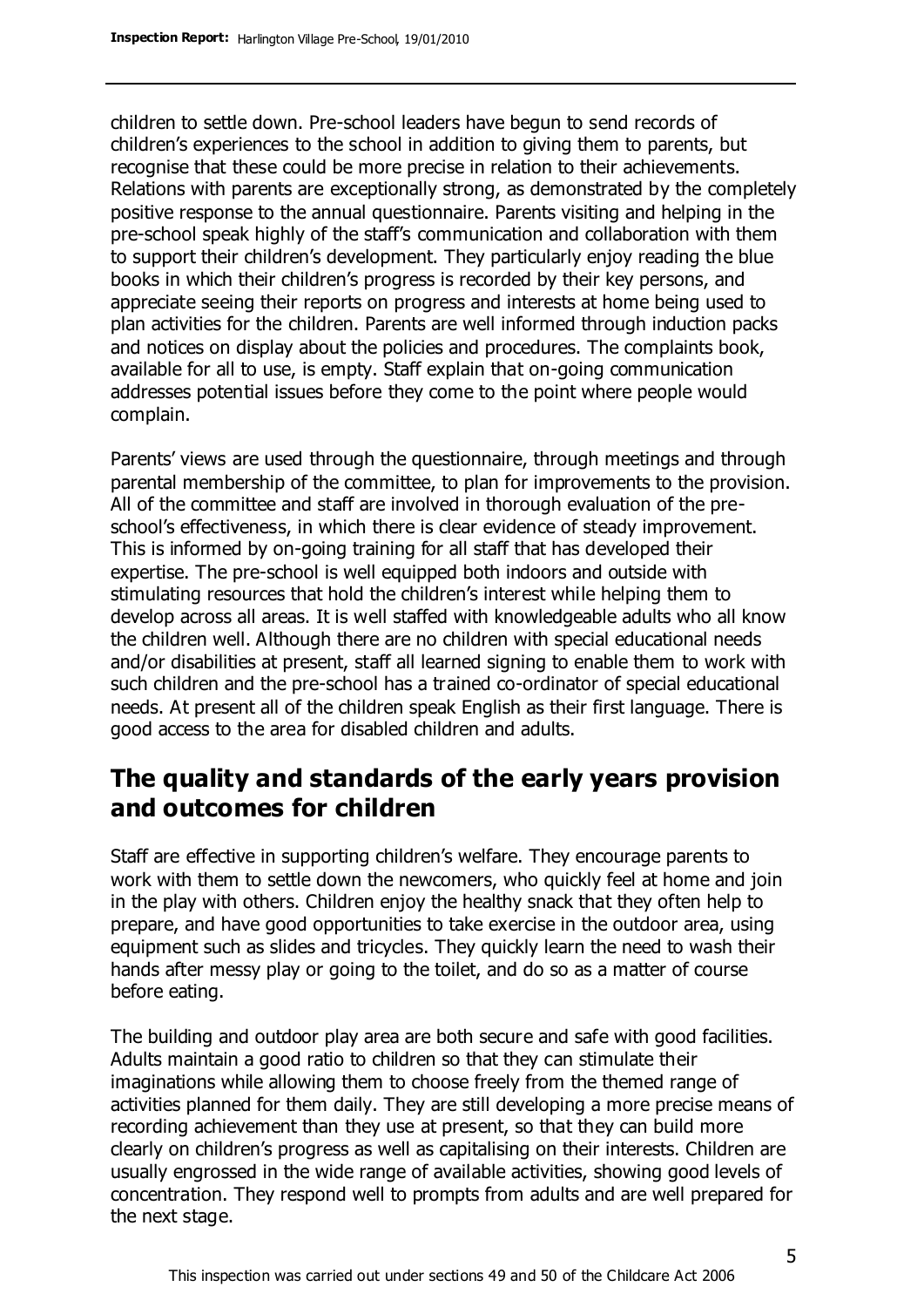Since the last inspection, leaders have developed systems for keeping children involved in whole-group sessions so that they have learned to co-operate in waiting for their turn. Children enjoy the whole-group sharing of a story and singing together. They are encouraged to be helpful, for example when they put their chairs away after whole group sessions. Adults help them to share books and to recognise their name badges, which will help them when they join the school reception class. They become familiar with number through their enjoyment of counting games and songs.